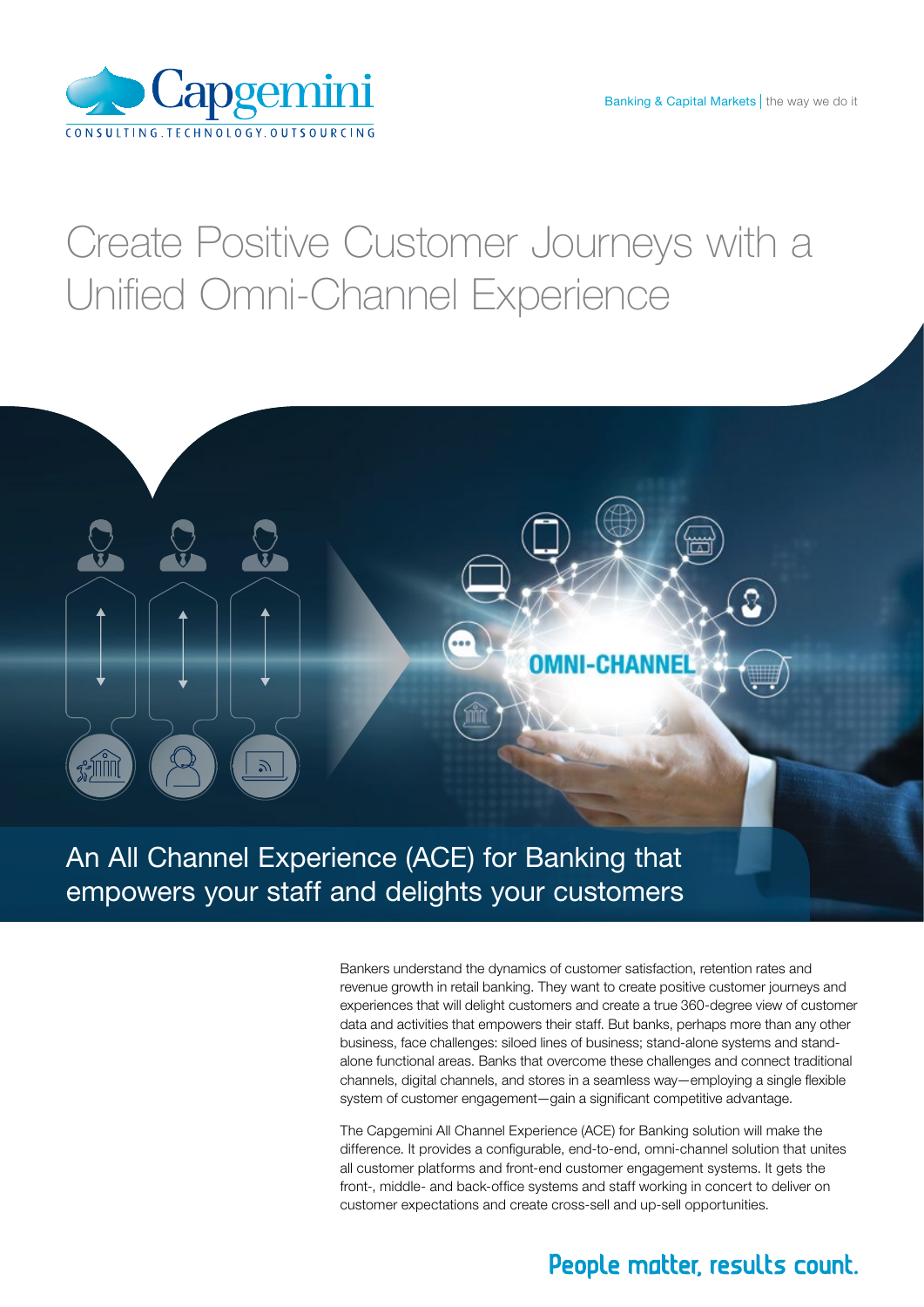## Easily Configurable for Your Processes



## SOLUTION BENEFITS

ACE for Banking: *Powered by Salesforce*

Improvements in Key Operational Metrics:



ACE for Banking is a highly configurable solution that creates a comprehensive omnichannel system of engagement, designed specifically for retail banks. It leverages the market-leading Salesforce Financial Services Cloud in support of the common operations, processes and channels found in retail banks; enabling banks to deliver truly amazing customer experiences – consistently.

ACE for Banking can be configured to support business-specific needs and customer-channel preferences. Capgemini Financial Services has developed:

- An enhanced integration framework and workflow framework designed to maximize process configurability, and
- Complete integration to core banking systems, and external applications and services.

These capabilities mean that ACE for Banking offers clients the quickest time-tomarket and fastest return on investment of any comparable product or solution.

#### Empowering Staff

ACE for Banking will support your staff in their effort to know their customers and respond quickly to their needs with individualized service and support. Some key examples:

- The Next Best Action module helps bankers advise the customer on relevant bank offerings.
- The Co-Browsing module speeds call-center assistance to self-service customers with phone-number recognition and links published to bank webpages.
- The Social Intelligence module employs unstructured data analytics to help staff monitor social media channels for actionable customer comments.

#### Exhibit 1. ACE for Banking Omni-Channel Capabilities

|                          | <b>Omni-Channel Solution</b>                                                     |                    |                    |                         |                                |            |                         |                               |                                                      |                                                                                     |
|--------------------------|----------------------------------------------------------------------------------|--------------------|--------------------|-------------------------|--------------------------------|------------|-------------------------|-------------------------------|------------------------------------------------------|-------------------------------------------------------------------------------------|
| By Channel<br>Capability | <b>Branch Advisor</b>                                                            |                    |                    | Self Service            |                                |            |                         | Call Center                   |                                                      |                                                                                     |
|                          | Origination (Checking, Savings, Credit Card, Auto Loan, Personal Loan, Mortgage) |                    |                    |                         |                                |            |                         |                               |                                                      |                                                                                     |
|                          | Customer 360                                                                     |                    |                    | Account Interaction     |                                |            |                         | Customer 360                  |                                                      |                                                                                     |
|                          | Accounts Administration                                                          |                    |                    | Transfers/Payments      |                                |            |                         | Co-Browsing                   |                                                      |                                                                                     |
|                          | <b>Next Best Action</b>                                                          |                    |                    | <b>Balances</b>         |                                |            |                         | <b>Account Administration</b> |                                                      |                                                                                     |
|                          | Auto Identification                                                              |                    |                    | Statements/History      |                                |            |                         | <b>Next Best Action</b>       |                                                      |                                                                                     |
|                          | <b>Guided Workflow</b>                                                           |                    |                    | <b>Next Best Action</b> |                                |            |                         | <b>Guided Workflow</b>        |                                                      |                                                                                     |
|                          | Responsive<br>Design                                                             | Mobile<br>Platform | U<br>Configuration |                         | <b>Workflow</b><br>Flexibility | eSignature | Knowledge<br>Management |                               | Collaboration<br>$Tools -$<br>Chatter &<br>Live Chat | Core SFDC<br>Platform<br><b>Services</b><br>(Security/<br>Sharing/<br>Availability) |

Universal Features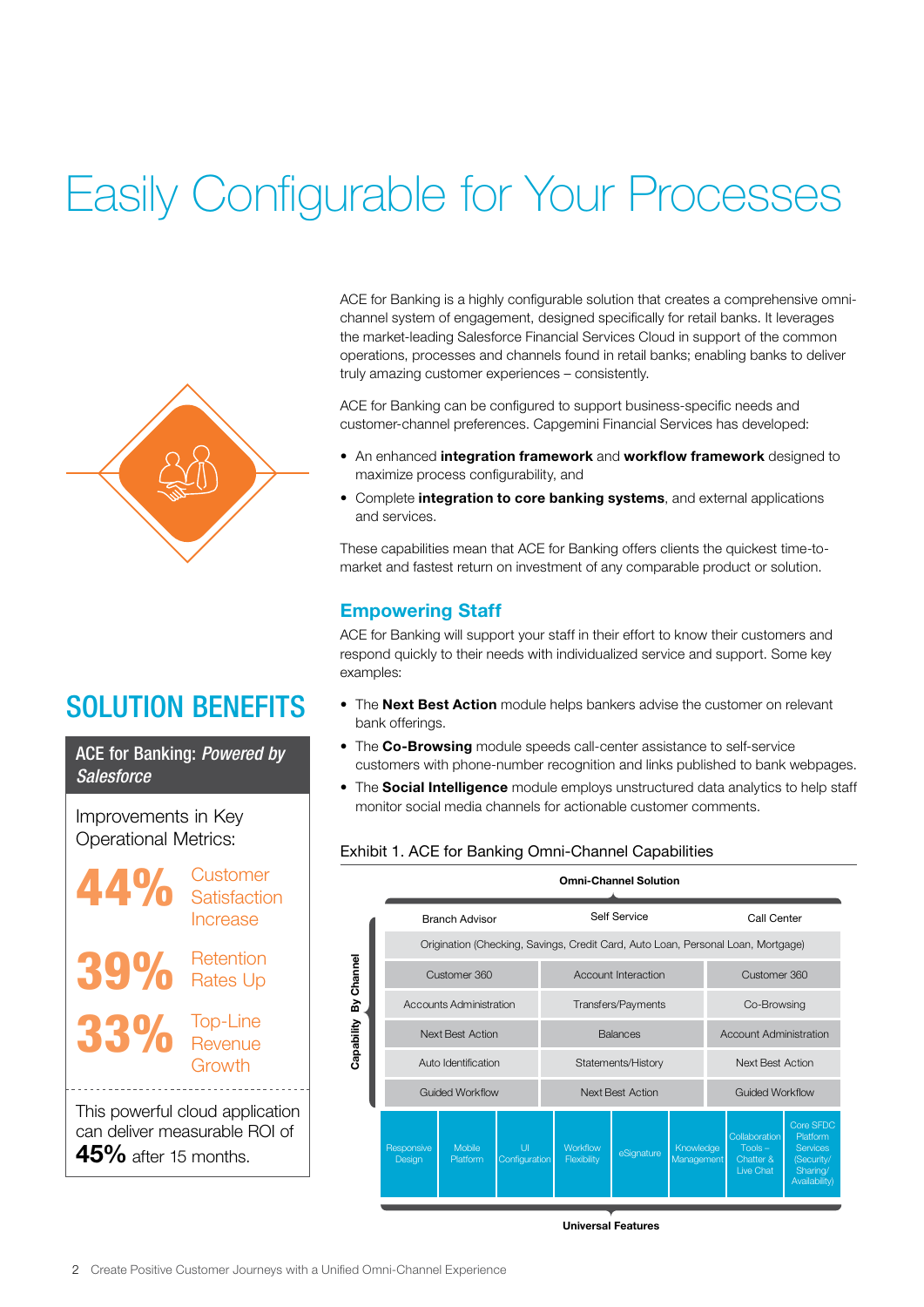# Unique Customer-Aware Capabilities

#### Delighting Customers

When it comes to positive customer experiences, bankers know that they are not competing with each other, or simply with start-up FinTechs. They are competing with the consumer goods retailing and consumer hi-tech firms. The expectations bar is high and will only get higher. Customers expect a consistent experience across their channels of choice—mobile or online self-service, branch or call center—at all stages, from initial investigation through product selection and related account services. To deliver this experience, there must be a complete and common customer view and simplified processes across all of a bank's channels and contact points. Some key examples:

- Customer-Centric Optionality employs analytics to present the best product/ service options to a self-service customer
- Cross-channel Application Continuation allows customers to start, stop and resume applications for products and services
- Comprehensive **Account Interaction** provides anytime, anywhere, any-device access for time-sensitive information and consumer-banking services.



#### Exhibit 2. Facilitating Positive Customer Journeys